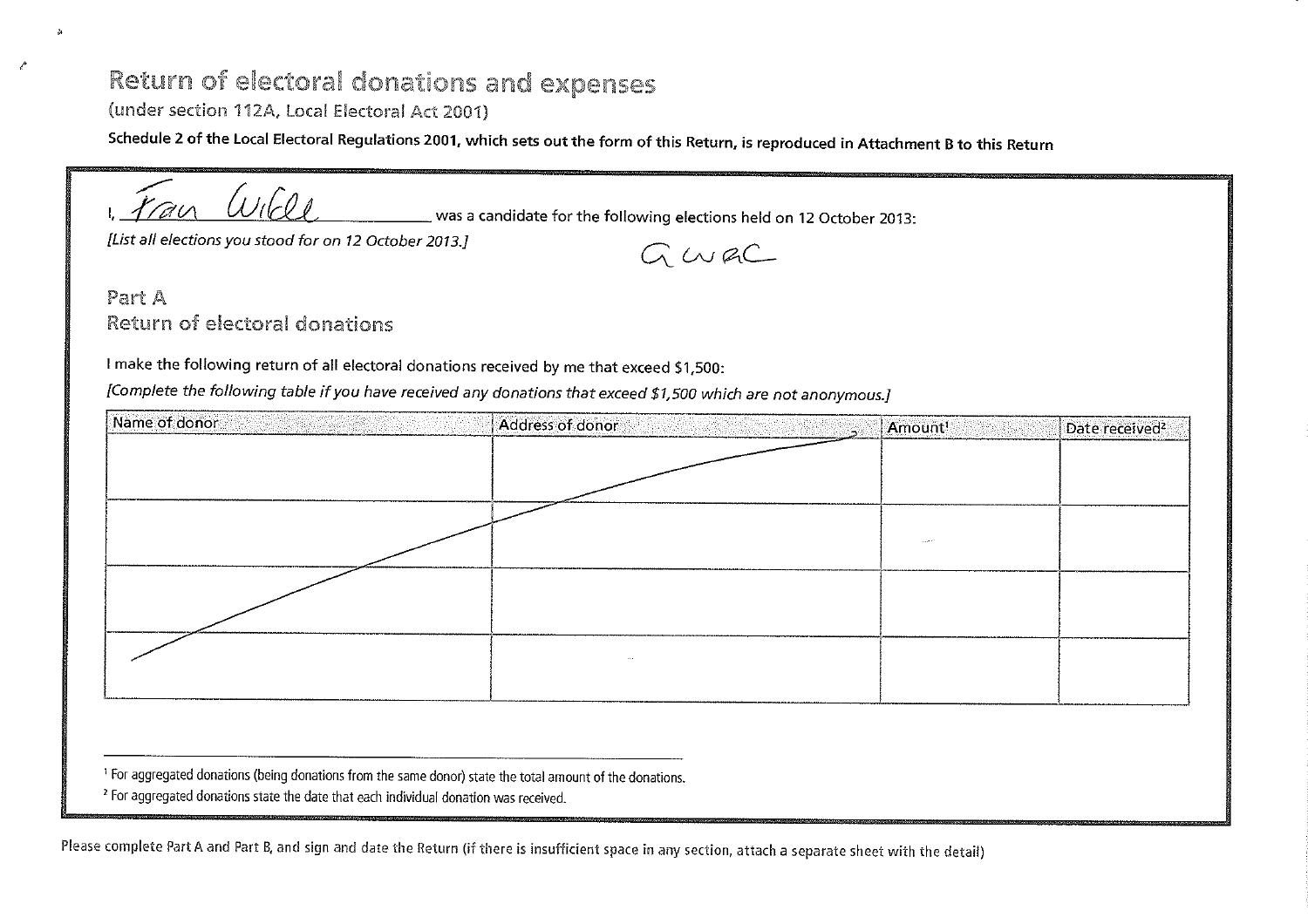*litany of your donations are funded from contributions that on their own or when aggregated with other contributions by the contributor to the donation exceed \$1,500, please also complete the following table.]* 

| Name of contributor | Address of contributor | Total amount of contributor's<br>contribution made in relation to<br>donation |
|---------------------|------------------------|-------------------------------------------------------------------------------|
|                     |                        |                                                                               |
|                     |                        |                                                                               |
|                     |                        |                                                                               |

*[Complete the following table if you have received any anonymous donations that exceed \$1,500.]* 

| Date received | Amount of donation | Campaign to which donation designated | Amount paid to Electoral Officer<br>and date payment made |
|---------------|--------------------|---------------------------------------|-----------------------------------------------------------|
|               |                    |                                       |                                                           |
|               |                    |                                       |                                                           |
|               |                    |                                       |                                                           |
|               |                    |                                       |                                                           |
|               |                    |                                       |                                                           |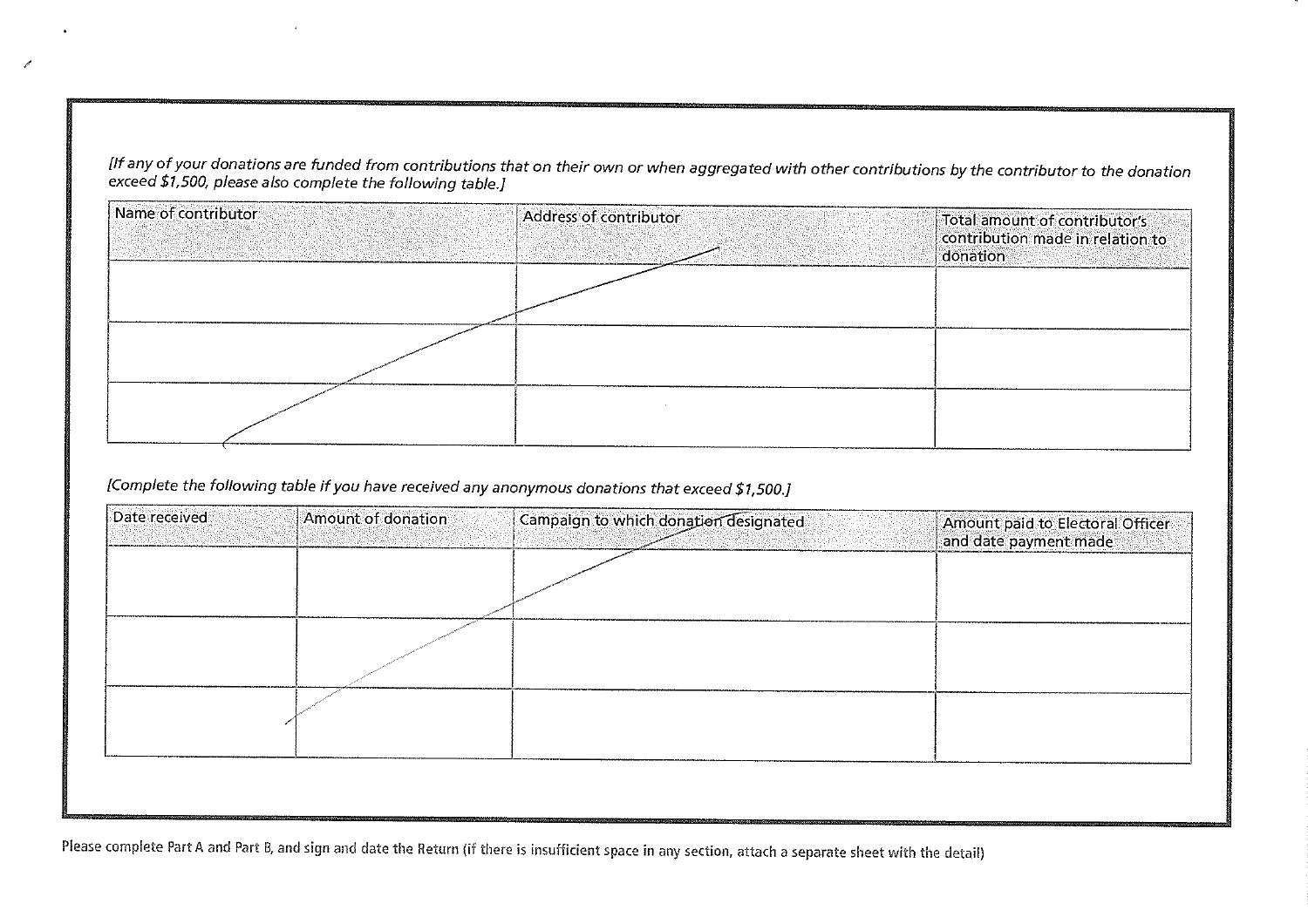## Part B Return of electoral expenses

I make the following return of all electoral expenses incurred by me:

| Name and description of person or body of persons to whom<br>sum paid <sup>3</sup> | Reason for expense | Total expense paid (GST incl.) |
|------------------------------------------------------------------------------------|--------------------|--------------------------------|
| The Wellingtonian (Fairfex) Advertisent                                            |                    | 51799.30                       |
|                                                                                    |                    |                                |
|                                                                                    |                    |                                |
|                                                                                    |                    |                                |
|                                                                                    |                    |                                |
|                                                                                    |                    |                                |

<sup>3</sup> Sums paid for radio broadcasting, television broadcasting, newspaper advertising, posters, pamphlets, etc, must be set out separately and under separate headings.